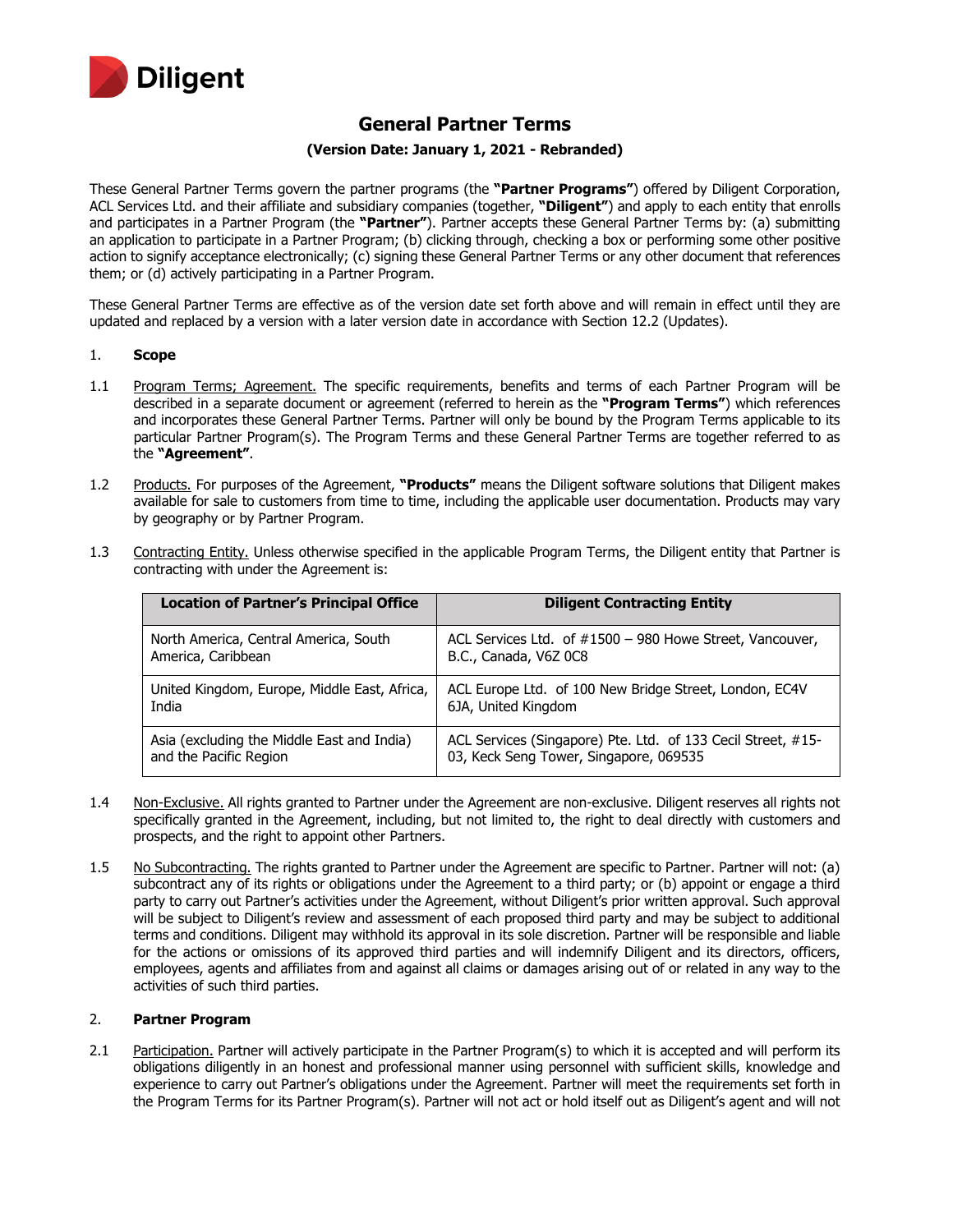negotiate or enter into any contracts, or make any promises or representations, on Diligent's behalf or in Diligent's name.

- 2.2 Diligent Systems. Diligent may, in its discretion, provide Partner with access to the Diligent partner portal and related systems or tools that Diligent makes available for its partners (the **"Diligent Systems"**). Partner and its users may be required to enter into a system access agreement with Diligent prior to being granted such access and will abide by the terms of such agreement at all times. Partner will use the Diligent Systems solely for the purpose of exercising its rights and fulfilling its obligations under the Agreement. Partner will keep its user credentials and passwords confidential and will follow best practices for maintaining the security of such credentials and passwords. Partner is responsible and liable for its use of and access to the Diligent Systems and all activities that occur under its user accounts. Diligent may, in its sole discretion, monitor, restrict or terminate Partner's, or any of its user's, access to the Diligent Systems. Partner agrees to comply with all applicable policies, rules and procedures related to Diligent Systems (including, but not limited to, privacy, confidentiality and data security policies) which have been communicated or provided to Partner.
- 2.3 Internal Use Products. Diligent may, in its discretion, provide Partner with access to the Products and related resources, such as online training, tools and templates, and a peer community forum (the **"Resources"**). Unless otherwise specified in the applicable Program Terms, the Products and Resources are provided solely for the limited purposes of Partner's internal training and education regarding the Products, and for demonstration of the Products to potential customers. Partner's use of such Products and Resources is governed by the terms of Diligent's customer agreement ("MSA") available at [www.diligent.com/legal,](http://www.diligent.com/legal) or such other URL as Diligent may use for such purpose, as amended by this Section 2.3. Partner will abide by the terms of the MSA and this Section 2.3, and will not use the Products or Resources, or permit others to use the Products or Resources, for evaluation, testing, implementation or the provision of consulting or other services. If a potential customer wishes to evaluate or test any Product, such customer must obtain an evaluation Product from Diligent directly. If Partner wishes to obtain a full subscription to the Products, Partner may purchase a subscription separately. Partner's breach of the MSA will constitute a breach of the Agreement.

# 3. **Marketing**

- 3.1 Marketing Materials. Partner will use only those marketing materials provided or approved by Diligent when conducting any marketing activities under a Partner Program and will comply with Diligent's guidelines for marketing the Products. Partner will reproduce and include Diligent's copyright and proprietary notices on all marketing and other materials provided to Partner by Diligent. To the extent Diligent markets and promotes any of Partner's products, services, technology or content, the terms for such marketing and promotion will be set forth in the applicable Program Terms or agreed by the parties in writing.
- 3.2 Diligent Trademarks. **"Diligent Trademarks"** means any marks, trade names or logos used by Diligent in connection with its Products, Resources and services (whether registered or not), including, without limitation, all pending marks of which Diligent has advised Partner. Diligent grants Partner a non-exclusive, royalty-free license to use the Diligent Trademarks in connection with Partner's activities under the Agreement. Partner will use the Diligent Trademarks strictly in accordance with Diligent's current brand guidelines, or as otherwise instructed by Diligent. All publications, advertisements and other printed and electronic materials containing the Diligent Trademarks will be supplied by Diligent or approved by Diligent in writing before any use or distribution of any such materials, unless such materials and use are in accordance with the current brand guidelines. Partner agrees that any goodwill which accrues because of Partner's use of the Diligent Trademarks will enure to the benefit of Diligent. Partner will exercise reasonable efforts to detect, and will immediately report to Diligent, any known instances of infringement of the Diligent Trademarks by any third party and will cooperate and provide reasonable assistance to Diligent so that Diligent may protect, maintain and enforce its rights in the Diligent Trademarks.
- 3.3 Trademark Restrictions. Partner will not use the Diligent Trademarks as part of its firm name, trade name or domain name, or in any modified form, including the use of Diligent Trademarks with different words or designs, without the prior written consent of Diligent. Partner shall not attempt to register any of the Diligent Trademarks or any trademarks, service marks, logos, brand names, trade names, domain names and/or slogans confusingly similar to the Diligent Trademarks. Partner shall execute such documents and do all such acts and things as may be necessary, in Diligent's reasonable opinion, to establish Diligent's ownership of any rights in and to the Diligent Trademarks or domain names, at Diligent's expense.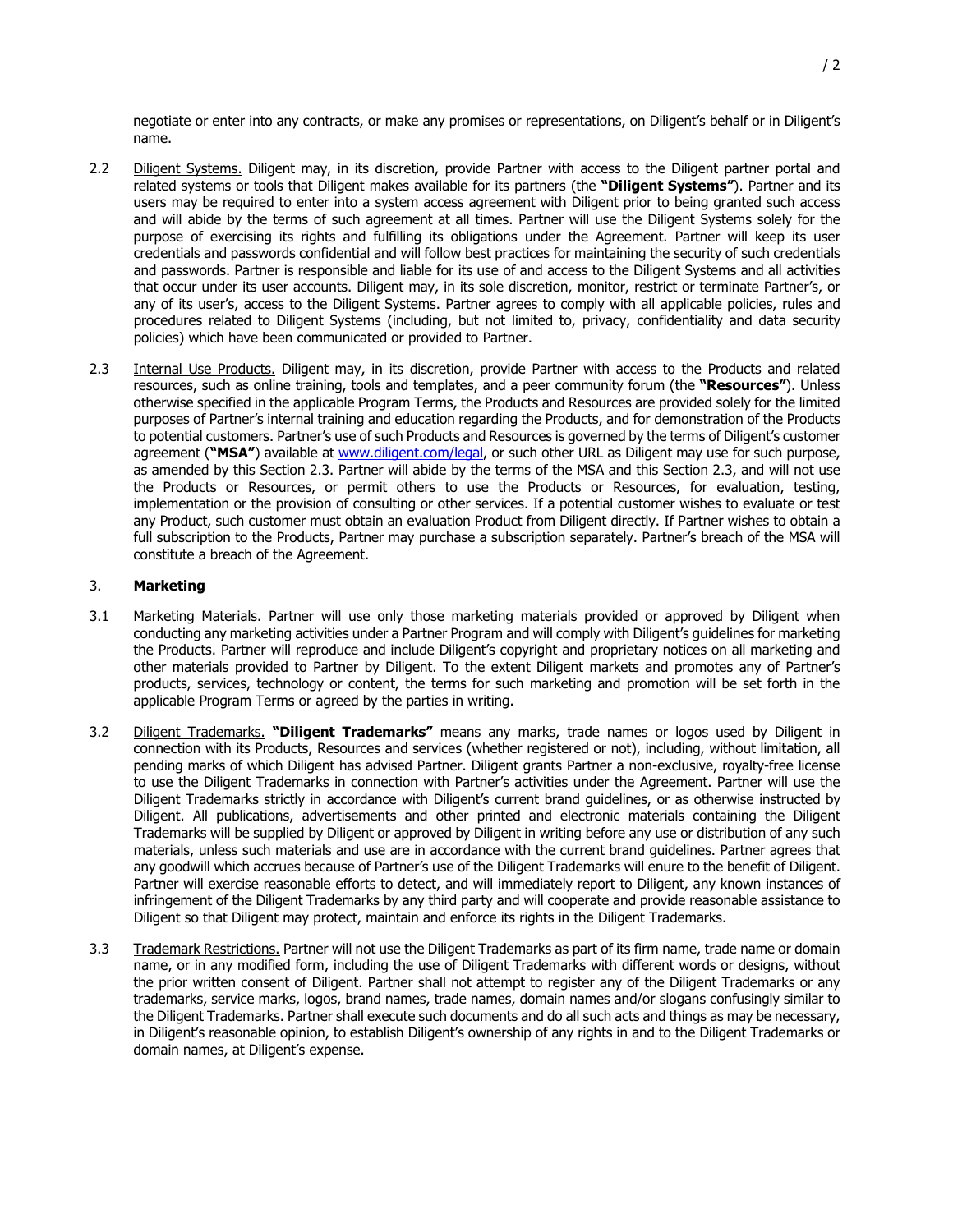- 3.4 Partner Trademarks. Partner grants Diligent a non-exclusive, royalty-free license to use Partner's company name, trade names, marks and logos (the **"Partner Trademarks"**) for the purpose of identifying and promoting Partner's participation in the Partner Programs. Diligent will use the Partner Trademarks strictly in accordance with Partner's brand guidelines, or as otherwise instructed by Partner. Partner may withdraw its approval of any use of the Partner Trademarks at any time, in its sole discretion, upon written notice to Diligent. Such withdrawal will be effective upon Diligent's receipt of Partner's notice, but will not require the recall of any previously published or distributed materials containing Partner Trademarks.
- 3.5 Publicity. Neither party will issue any media release, public announcement or public disclosure relating to the Agreement without the prior written consent of the other party.

# 4. **Intellectual Property Rights**

- 4.1 Ownership. Except as expressly provided in the Agreement, neither party is granted any rights or licenses to the other party's products, services, technology, content or intellectual property. Diligent, its affiliates and their licensors, own all rights, title and interests in and to: (a) the Products, Resources, Diligent Trademarks and all related marketing, training and technical materials; (b) all configurations, enhancements and derivative works of the Products (including any scripts, analytics, content, compliance maps or frameworks) which are developed by, or on behalf of, Diligent; and (c) all methodologies, concepts, know-how, and intellectual property and proprietary rights related to any of the foregoing (collectively, paragraphs (a) through (c) are referred to as the **"Diligent Property"**). Partner will have no rights in respect of any Diligent Property other than those expressly stated in the Agreement and the MSA.
- 4.2 IP Restrictions. Except as expressly permitted in any Program Terms, or agreed by Diligent in writing, Partner will not: (a) modify, adapt or translate any Diligent Property; (b) create derivative works from the Diligent Property; (c) sell, lease, rent, assign, sub-license or distribute any Diligent Property; (d) except as permitted by applicable law, de-compile, reverse engineer or disassemble any Diligent Property, or otherwise reduce any object code to source code; (e) use or include any Diligent Property in any service bureau or fee generating service; (f) remove or modify any proprietary notices on or within the Diligent Property; (g) use any Diligent Property to create works which are competitive to the Products or which use similar features, functions or graphics; or (h) disclose the results of any Product benchmark tests to any third parties.
- 4.3 Suggestions. Partner acknowledges that any suggestions it makes regarding features, functionality or performance of the Products or Resources may be adopted by Diligent. Unless otherwise agreed by the parties in writing, Partner hereby grants Diligent a non-exclusive, royalty-free, worldwide, perpetual and irrevocable right and license to freely copy, use, make use of, publish, adapt, distribute, sell, license, create derivative works from and otherwise exploit such suggestions, including incorporating them into future versions of the Products or Resources. Partner waives, or agrees to refrain from exercising, any moral rights and claims in respect of such suggestions, to the extent permitted by applicable law.

# 5. **Disclaimer**

5.1 EXCEPT AS EXPRESSLY SET FORTH IN THE AGREEMENT, DILIGENT MAKES NO REPRESENTATION OR WARRANTY OF ANY KIND REGARDING THE PARTNER PROGRAM OR ANY DILIGENT PROPERTY, WHETHER EXPRESS, IMPLIED, STATUTORY, ORAL, WRITTEN OR OTHERWISE. DILIGENT WILL NOT BE LIABLE TO PARTNER (OR TO ANY INDIVIDUAL OR ENTITY AFFILIATED WITH PARTNER) FOR ANY CLAIM, LOSS OR DAMAGE ARISING OUT OF THE OPERATION OR AVAILABILITY OF ANY DILIGENT PROPERTY, DILIGENT SYSTEMS OR SERVICES MADE AVAILABLE TO, OR ACCESSED OR USED BY, PARTNER AS PART OF THE PARTNER PROGRAMS. EACH PARTY SPECIFICALLY DISCLAIMS, TO THE MAXIMUM EXTENT PERMITTED BY APPLICABLE LAW, ALL IMPLIED WARRANTIES, INCLUDING ANY IMPLIED WARRANTY OF MERCHANTABILITY, FITNESS FOR A PARTICULAR PURPOSE OR NON-INFRINGEMENT (BUT NOT IN DEROGATION OF ITS INDEMNITY OBLIGATIONS UNDER SECTION 7 (INDEMNITY)). Some jurisdictions do not allow the exclusion of implied warranties, in which case any implied warranties are limited to a ninety (90) day period.

# 6. **Termination**

6.1 Termination for Convenience. Without restricting the termination rights contained in any Program Terms, either party may terminate the Agreement, or Partner's participation in a Partner Program, at any time by providing at least sixty (60) days advance written notice to the other party. Termination of Partner's participation in one Partner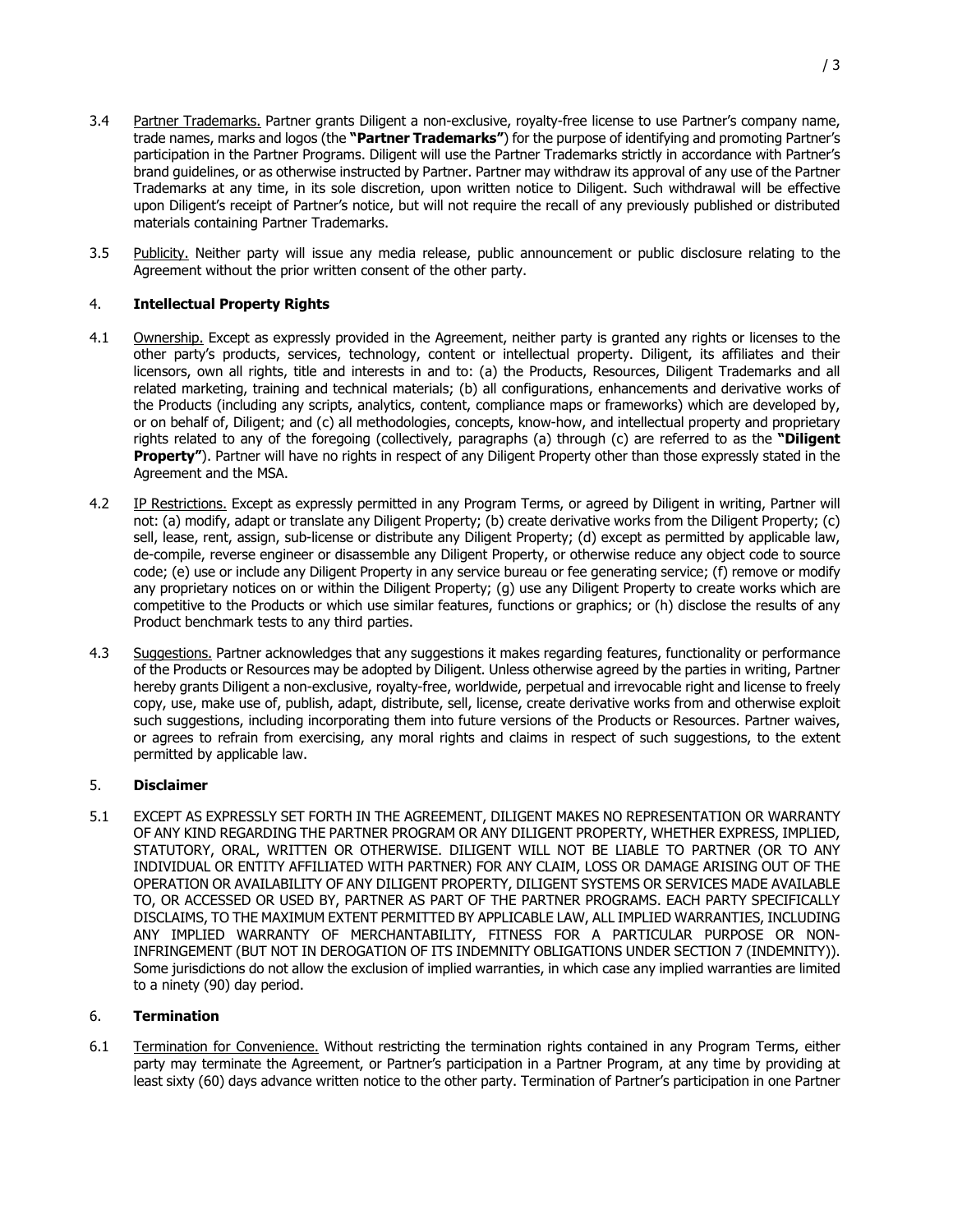Program will not affect any other Partner Program in which Partner is enrolled and these General Partner Terms will continue in effect with respect to such other Partner Program(s).

- 6.2 Termination for Cause. Either party may terminate the Agreement: (a) if the other party is in material breach of the Agreement and does not remedy such breach within thirty (30) days after receiving written notice of the breach from the non-breaching party; or (b) immediately, without advance notice, if the other party is in breach of any of its obligations in Section 4 (Intellectual Property Rights), Section 9 (Confidentiality) or Section 10 (Compliance with Laws), or the other party becomes insolvent or bankrupt, becomes the subject of any proceeding under bankruptcy, insolvency or debtor's relief law, has a receiver appointed, makes an assignment for the benefit of creditors, or is unable to comply with the provisions of the Agreement due to its financial condition.
- 6.3 Termination by Diligent. Without restricting the termination rights contained in any Program Terms, Diligent may terminate the Agreement and Partner's participation in all Partner Programs immediately, and without advance notice, if: (a) there is a substantial change in the ownership, control or management of Partner which, in Diligent's reasonable discretion, is not acceptable to Diligent; or (b) Partner contests the validity of or otherwise challenges Diligent's intellectual property rights including, but not limited to, Diligent's rights in any Diligent Property.
- 6.4 Effect of Termination. Upon termination or expiration of the Agreement for any reason, all rights, licenses and access granted to Partner by Diligent will terminate. Partner will: (a) cease to be a Partner under all Partner Programs and will no longer be entitled to any benefits associated with them; (b) immediately cease promoting the Products or holding itself out as connected to Diligent in any way; (c) discontinue use of all Diligent Systems and Diligent Property (other than Products for which Partner has separately purchased and paid for a subscription as a customer of Diligent); and (d) return, or at Diligent's instruction destroy, all software, promotional material and technical materials provided to Partner by Diligent. Each party will return all Confidential Information of the other party in accordance with Section 9 below. Neither party will be liable to the other for any indemnity or compensation for the termination of the Agreement or for the loss of rights granted under it, and each party expressly releases and discharges the other party from any such indemnity or compensation.
- 6.5 Surviving Terms. All terms which by their nature should survive termination of the Agreement will survive.

## 7. **Indemnity**

- 7.1 Diligent Indemnity. Diligent will provide Partner with the infringement indemnity under the MSA (the **"Diligent Indemnity"**) in respect of Partner's use of the Products pursuant to the Agreement. Diligent will defend any claim made against Partner which falls within the scope of the Diligent Indemnity and will indemnify Partner and its officers, directors, employees, agents and affiliates from reasonable costs and expenses (including reasonable legal fees) arising from such claim, provided that: (a) Partner gives Diligent prompt notice of the claim; (b) Diligent has sole control of the defense and all negotiations for its settlement or compromise (provided this does not require an admission of guilt or liability by Partner); and (c) Partner provides reasonable assistance to Diligent, at Diligent's expense. Diligent will have no obligations under this Section for any claim that does not fall within the scope of the Diligent Indemnity or for any claim that arises out of any services performed by Partner or any software, technology, content, processes or products (other than the Products) developed or provided by Partner. The terms of this Section 7.1 comprise Diligent's entire obligation with respect to the infringement of the intellectual property and proprietary rights of others.
- 7.2 Partner Indemnity. Partner will indemnify, and upon Diligent's request, defend Diligent and its officers, directors, employees, agents and affiliates from and against all claims, causes of action, demands, costs, expenses, penalties, damages or losses, including reasonable legal fees and expenses, in connection with: (a) any representation, warranty or indemnity made, offered or agreed to by Partner in respect of the Products which differs from the terms of the MSA; (b) any services, software, technology, content, data, processes or products provided by, or on behalf of, Partner in connection with the Products; (c) Partner's breach of Section 2.2 (Diligent Systems) or Section 10 (Compliance with Laws); or (d) Partner's infringement of the intellectual property rights of Diligent or others. Partner will have no obligations under this Section to the extent the claim arises solely out of the acts or omissions of Diligent.

#### 8. **Limitation of Liability**

8.1 Limitation of Liability. SUBJECT TO SECTION 8.3 (EXCLUSIONS), THE AGGREGATE CUMULATIVE LIABILITY OF EACH PARTY, TOGETHER WITH ITS AFFIILIATES, ARISING OUT OF OR RELATED TO THE AGREEMENT WILL BE LIMITED TO THE AMOUNT OF FEES PAID OR PAYABLE TO PARTNER BY DILIGENT UNDER THIS AGREEMENT DURING THE TWELVE (12) MONTH PERIOD PRECEDING THE EVENT GIVING RISE TO THE LIABILITY, OR IF NO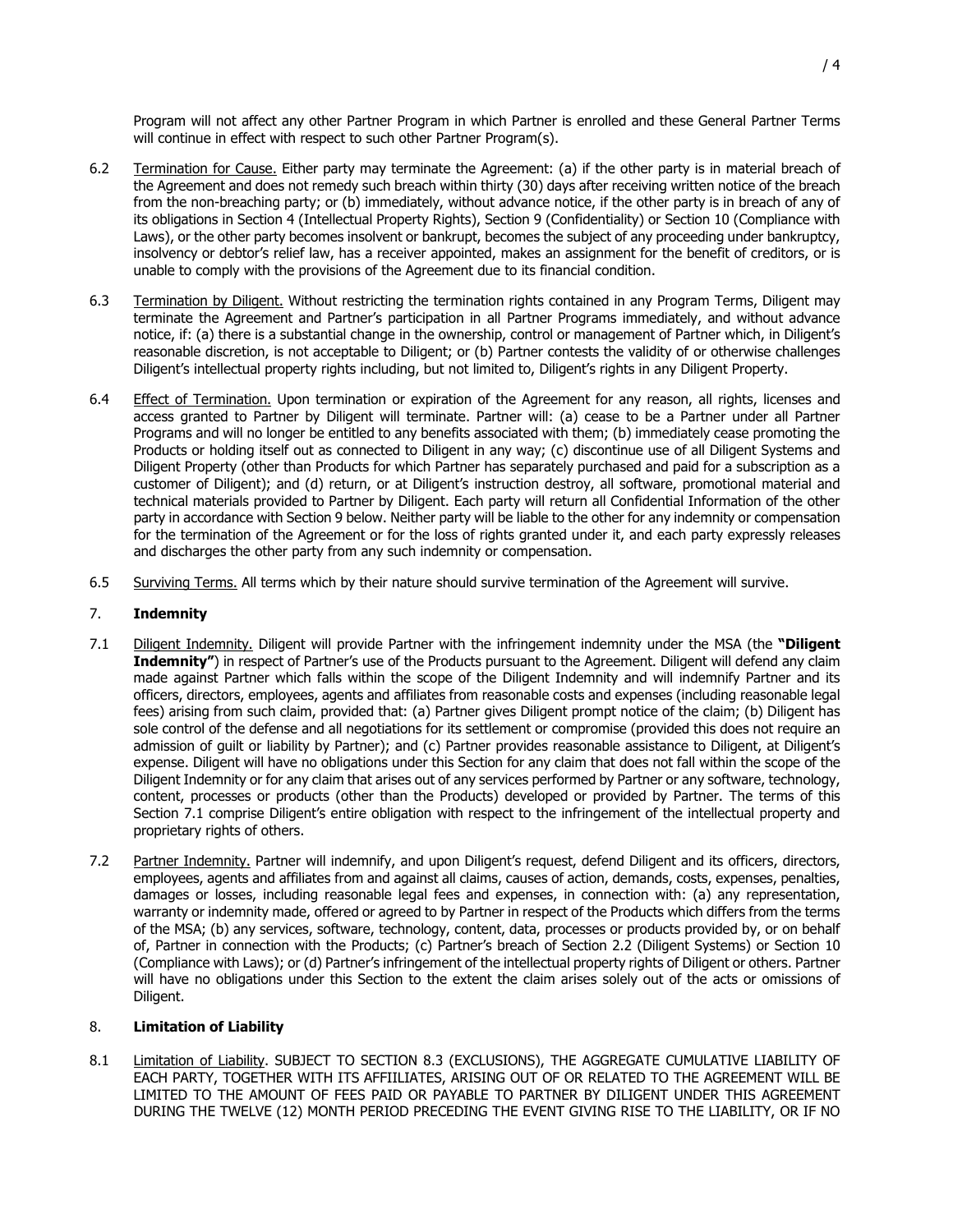FEES ARE PAYABLE TO PARTNER, \$10,000. THIS LIMITATION WILL APPLY WHETHER AN ACTION IS IN CONTRACT OR TORT (INCLUDING NEGLIGENCE) AND REGARDLESS OF THE THEORY OF LIABILITY.

- 8.2 No Liability. SUBJECT TO SECTION 8.3 (EXCLUSIONS), NEITHER PARTY NOR ANY OF ITS AFFILIATES WILL HAVE ANY LIABILITY FOR ANY OF THE FOLLOWING DAMAGES OR LOSSES (EVEN IF SUCH DAMAGES OR LOSSES WERE FORESEEABLE, KNOWN OR CAUSED BY THE PARTY'S NEGLIGENCE, AND EVEN IF A PARTY'S REMEDY OTHERWISE FAILS OF ITS ESSENTIAL PURPOSE): (A) LOST PROFITS, LOST REVENUE, BUSINESS INTERRUPTION, LOSS OF GOODWILL, LOSS OF REPUTATION, COSTS OF SUBSTITUTE GOODS; (B) ANY INDIRECT, SPECIAL, INCIDENTAL, CONSEQUENTIAL OR PUNITIVE DAMAGES OR LOSSES (IN CONTRACT, TORT OR OTHERWISE); OR (C) ANY INDEMNITY OR COMPENSATION ARISING OUT OF OR IN CONNECTION WITH THE TERMINATION (OTHER THAN FOR BREACH) OR EXPIRATION OF THE AGREEMENT, WHETHER FOR LOST REVENUE OR PROFITS ON ANTICIPATED SALES OR FOR ANY EXPENDITURES, LEASES OR COMMITMENTS IN CONNECTION WITH A PARTY'S BUSINESS OR THE EFFECT ON THE GOODWILL OF A PARTY'S BUSINESS. PARTNER ACKNOWLEDGES AND AGREES THAT NO AMOUNT WILL BE PAYABLE TO PARTNER AS COMPENSATION FOR THE TERMINATION OF THE AGREEMENT OR THE LOSS OF ANY RIGHTS GRANTED UNDER THE AGREEMENT.
- 8.3 Exclusions. The above limitations of liability will not apply to: (a) a party's indemnification obligations under the Agreement; (b) a violation of Diligent's intellectual property rights or breach of Section 4 (Intellectual Property Rights); (c) a party's breach of its confidentiality obligations under the Agreement; or (d) any damages or liabilities that cannot be limited or excluded under applicable law, including, but not limited to, (i) those arising out of a party's gross negligence, willful misconduct, deceit or fraud, or (ii) liability for death or personal injury caused by a party's negligence.

### 9. **Confidentiality**

- 9.1 Confidential Information. For the purposes of the Agreement, **"Confidential Information"** means any oral, written or electronic information, documents, materials or data provided or disclosed by a party to the other party which is proprietary in nature and is not readily available to the public. Confidential Information includes, without limitation: (a) all information stored in or made available to Partner through the Diligent Systems; (b) a party's financial and business information, such as financial statements, business plans, marketing plans, price lists, customer lists, account plans, product plans and roadmaps; (c) non-public information regarding a party's customers or employees and information from others that a party is required to keep confidential; (d) information, documents, data and materials relating to computer software or other technology developed and owned by a party or its affiliates, or in which a party has an interest or right, including specifications, algorithms, routines, subroutines, source code, processes, inventions, network configurations, system architecture, designs, flow charts, drawings, formulas and formulations, methodology, strategies and practice; (e) business methods, ideas, know-how and trade secrets of a party or its affiliates; and (f) information which, given its nature or the circumstances surrounding its disclosure, the receiving party reasonably knows or ought to know is confidential.
- 9.2 Exclusions. Confidential Information does not include information that: (a) is or becomes a part of the public domain through no act or omission of the receiving party; (b) was in the receiving party's lawful possession prior to the disclosure and had not been obtained by the receiving party either directly or indirectly from the disclosing party; (c) was lawfully disclosed to the receiving party by a third party without restriction on disclosure; or (d) is independently developed by the receiving party without the use or benefit of the disclosing party's Confidential Information.
- 9.3 **Obligations.** The receiving party agrees to keep the disclosing party's Confidential Information in confidence and to use such Confidential Information solely for the purposes of exercising its rights and fulfilling its obligations under the Agreement. Subject to Section 9.5 (Compelled Disclosure), the receiving party will not disclose the disclosing party's Confidential Information to any third party, except to those of its and its affiliates' employees, contractors, service providers, advisors, attorneys and auditors who need to know and who have agreed in writing to maintain the confidentiality of such Confidential Information. Each party further agrees to adopt reasonable security measures (such as sending information in a secure encrypted manner or masking the data) when sending Confidential Information electronically. Partner will comply with Diligent's applicable privacy and data security policies, as advised by Diligent from time to time.
- 9.4 No Competitive Use. Neither party will disclose or use the other party's Confidential Information in connection with any product, service, technology, information, purpose or project which is competitive to products or services of the other party (a **"Competitive Purpose"**). Each party will implement and maintain strict administrative, technical and physical security measures to ensure that the other party's Confidential Information is kept separate from any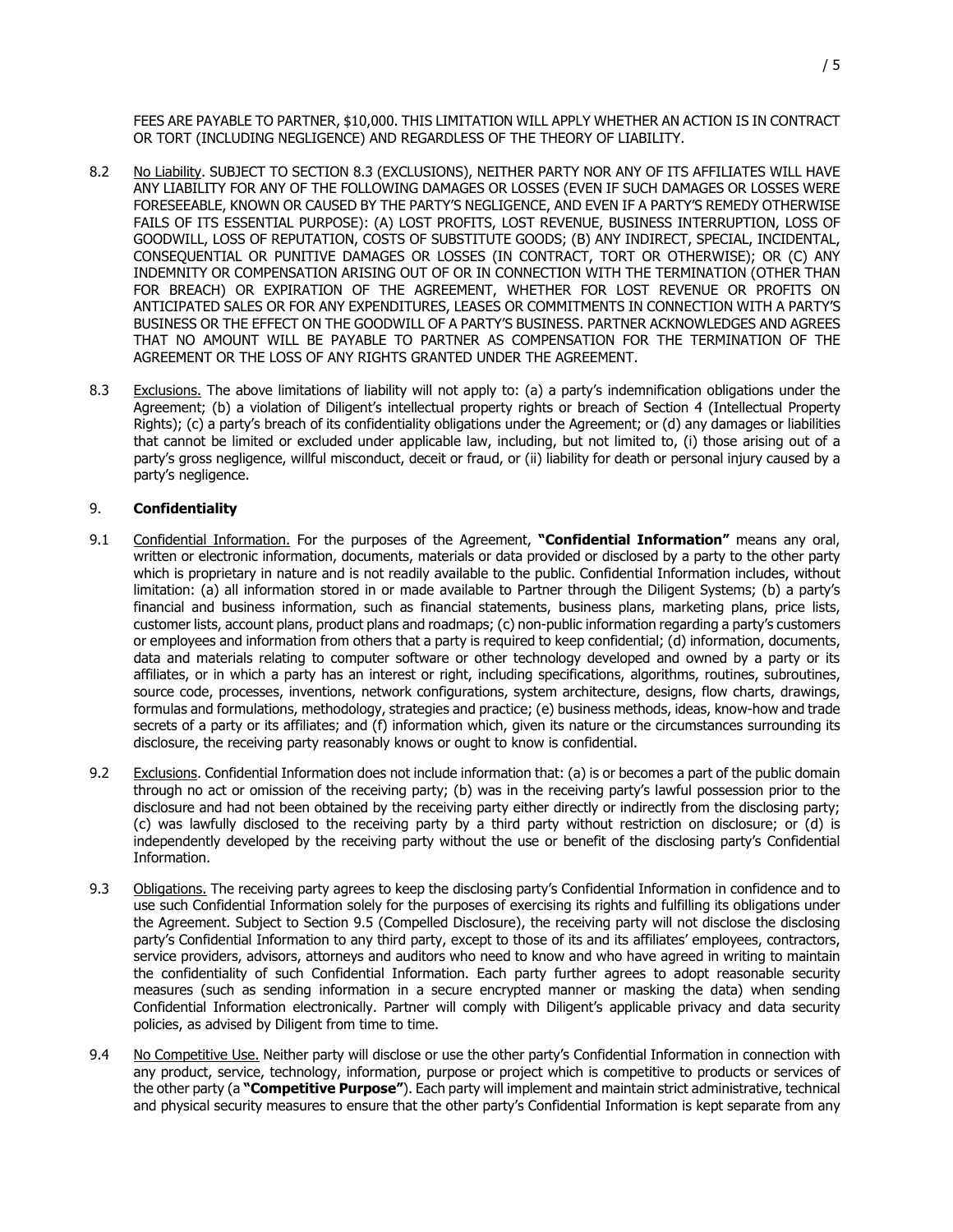Competitive Purpose and that no person involved with any Competitive Purpose is given access to the other party's Confidential Information.

- 9.5 Compelled Disclosure. If the receiving party is requested or required by applicable law or legal process to disclose any of the disclosing party's Confidential Information, the receiving party will provide the disclosing party with prior notice of such compelled disclosure (to the extent legally permitted) and reasonable assistance, at the disclosing party's cost, if the disclosing party wishes to contest the disclosure. Any such disclosure will be limited to the extent required, and will be subject to confidentiality protections to the extent reasonably practicable.
- 9.6 Return of Confidential Information. Upon the termination or expiration of the Agreement, or upon the written request of a party, the other party will return all documents, materials or media containing the requesting party's Confidential Information or, at the requesting party's direction, will destroy such material or media and delete the Confidential Information from its systems and devices.

#### 10. **Compliance with Laws**

- 10.1 General. Each party will comply with all laws and regulations applicable to the operation of its business and the performance of its obligations under the Agreement, and will be responsible for obtaining all required government approvals or registrations related to its business. Partner will not engage in any unfair or deceptive marketing practices when marketing and promoting Diligent Products, whether by statement, act, omission or implication, and will immediately cease any such marketing upon Diligent's request.
- 10.2 Anti-Corruption. Each party will comply with all applicable anti-corruption and anti-bribery laws, including, but not limited to, the Canadian Corruption of Foreign Public Officials Act, the United States Foreign Corrupt Practices Act and the UK Bribery Act 2010, each as may be amended from time to time. Neither Partner, nor any of its representatives, shall, directly or indirectly, offer or pay anything of value (including gifts, travel, entertainment expenses, and charitable donations) to any official or employee of any government, government agency, political party, or public international organization, or any candidate for political office, to: (a) improperly influence any act or decision of such official, employee, or candidate for the purpose of promoting the business interests of Partner or Diligent in any respect, or (b) otherwise improperly promote the business interests of Partner or Diligent in any respect.
- 10.3 Sanctions and Export Control Laws. The Products and related services may be subject to laws, rules and regulations relating to economic sanctions, export controls, trade embargoes or other restrictive measures (the **"Sanctions and Export Control Laws"**). Each party will comply with all Sanctions and Export Control Laws and will not knowingly export, re-export, transfer, divert or disclose, directly or indirectly, including via remote access, the Products or any Confidential Information embodied in the Products, except as permitted by applicable Sanctions and Export Control Laws. Partner will immediately notify Diligent if it becomes aware that it or any of its personnel may have breached any applicable Sanctions and Export Control Laws. The Products and related services may not be exported, re-exported or disclosed to any person or entity who is subject to Sanctions and Export Control Laws or who is located in a country which is or becomes subject to Sanctions and Export Control Laws.
- 10.4 Data Protection. Each party will comply with all applicable privacy and data protection laws and will not do, or cause or permit to be done, anything which may cause or otherwise result in a breach of such laws by the other party. Each party will be responsible for ensuring the lawful collection and use of any personal data it collects, uses or discloses. To the extent the parties share personal data with each other in connection with the Agreement, the terms of Schedule "A" (Data Processing Terms) will apply.
- 10.5 Policies and Certification. Partner will have and maintain, throughout its participation in the Partner Program, its own policies and procedures to ensure compliance with the applicable laws set forth in this Section 10. Upon Diligent's request, Partner will: (a) provide Diligent with copies of such policies; (b) complete Diligent's standard due diligence questionnaire and certification, or such successor form or other certification as Diligent may require, to verify Partner's compliance with this Section 10; and (c) complete annual anti-bribery and privacy training as required by Diligent and certify completion of such training. Where Diligent has approved Partner's use of any subcontractor or other third party in connection with the Agreement, Partner will take reasonable steps to verify that its sub-contractors and third parties comply with this Section 10 and will ensure that such third parties complete any certifications and training required by Diligent.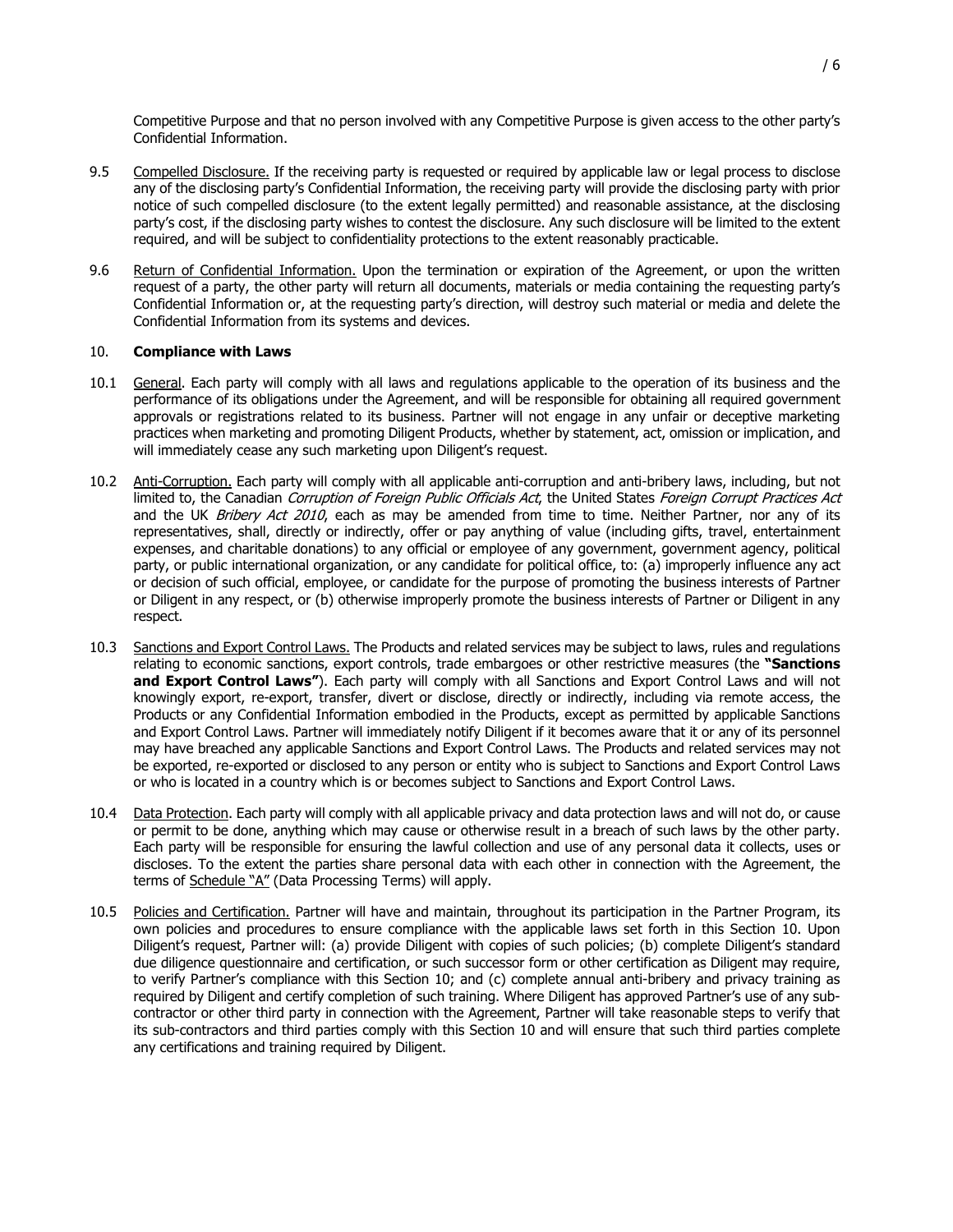- 11.1 Governing Law. The Agreement is governed by and will be construed in accordance with the following laws: (a) the laws of the State of New York if Partner's principal office is located in the United States; (b) English laws if Partner's principal office is located in the United Kingdom, Europe, the Middle East, India or Africa; (c) Singapore laws if Partner's principal office is located in Asia (other than the Middle East or India); or (d) the laws of the Province of British Columbia and the applicable federal laws of Canada if Partner's principal office is located in any other country or location. The application of the United Nations Convention of Contracts for the International Sale of Goods is expressly excluded.
- 11.2 Dispute Resolution. Subject to and without restricting the rights of a party to injunctive relief or other interim measures of relief, the parties will attempt to resolve any controversy or claim relating to the Agreement through consultation and negotiation in good faith. By mutual agreement, the parties may agree to use some form of nonbinding alternative dispute resolution, such as mediation. The use of any alternative dispute resolution procedure will not be construed as a waiver or estoppel to affect adversely the rights of either party. Any dispute which the parties cannot resolve between themselves within sixty (60) days after the claim or controversy first arose will be referred to, finally settled and determined by binding arbitration in accordance with Section 11.3 (Arbitration).
- 11.3 Arbitration. Arbitration will be conducted in the English language before a single arbitrator who has substantial experience in resolving intellectual property and commercial technology contract disputes. Unless otherwise agreed by the parties, arbitration will be held and conducted: (a) in Seattle, WA, USA in accordance with the commercial arbitration rules of the American Arbitration Association if Partner's principal office is located in the United States; or (b) in Vancouver, B.C., Canada in accordance with the International Centre for Dispute Resolution Canada (ICDR) and its International Arbitration Rules or its Canadian Arbitration Rules (as applicable) if Partner's principle office is located in any other country or region.

#### 12. **General**

- 12.1 Complete Agreement. These General Partner Terms, together with the Program Terms and the attached Schedule, are the complete and exclusive statement of the agreement between the parties relating to Diligent's offering of, and Partner's participation in, the Partner Programs. This Agreement supersedes all prior discussions or agreements, oral or written, regarding the Partner Programs, as well as any other online or click-through agreement regarding the Partner Programs which Partner may have previously entered into with Diligent before the version date shown on page 1. If any terms of these General Partner Terms conflict with any terms of the Program Terms, the Program Terms will govern. Except as provided in Section 12.2 (Updates), this Agreement may not be modified or amended except by a written instrument executed by both parties. Partner's standard terms of purchase (including purchase order terms) do not apply.
- 12.2 Updates. Diligent may modify and update the Partner Programs and the Agreement from time to time to ensure the Partner Programs remain current and reflect Diligent's current Products and business requirements. Diligent will notify Partner of each update at least thirty (30) days prior to its effective date (the **"Update Notice"**) and will post the updated Agreement at the website and URL where the then-current version of the Agreement is posted (or the current website and URL used for this purpose). If the terms of the updated Agreement materially and adversely affect Partner and Partner does not wish to accept the update, Partner may terminate the Agreement, and Partner's participation in the Partner Programs, by providing written notice to Diligent within thirty (30) days after the date the Update Notice was issued. Partner's continued participation in a Partner Program after the effective date of the updated Agreement will constitute Partner's acceptance of the updated Agreement.
- 12.3 Relationship. The parties agree that each party is an independent contractor and nothing in the Agreement will be deemed to create an agency, partnership, franchise, joint venture, fiduciary or employment relationship. Neither party has any right or authority to make any warranties or representations on behalf of the other party or its affiliates, or to act for, bind or otherwise negotiate, assume or create any obligations on behalf of the other party or its affiliates. Partner will not represent itself as a developer, manufacturer or licensor of the Products, or as an agent of Diligent.
- 12.4 Notices. Announcements of general interest to all Partners may be provided to Partner by email or by posting in the Diligent partner portal or on the partner section of the Diligent website. Any notice required or permitted to be given under the Agreement will be in writing in the English language and will be delivered by courier, mail or email. Diligent will provide notice to Partner at the address or email address provided by Partner. Partner will notify Diligent immediately if Partner's address or email address for notice changes. Partner will provide notice to Diligent at: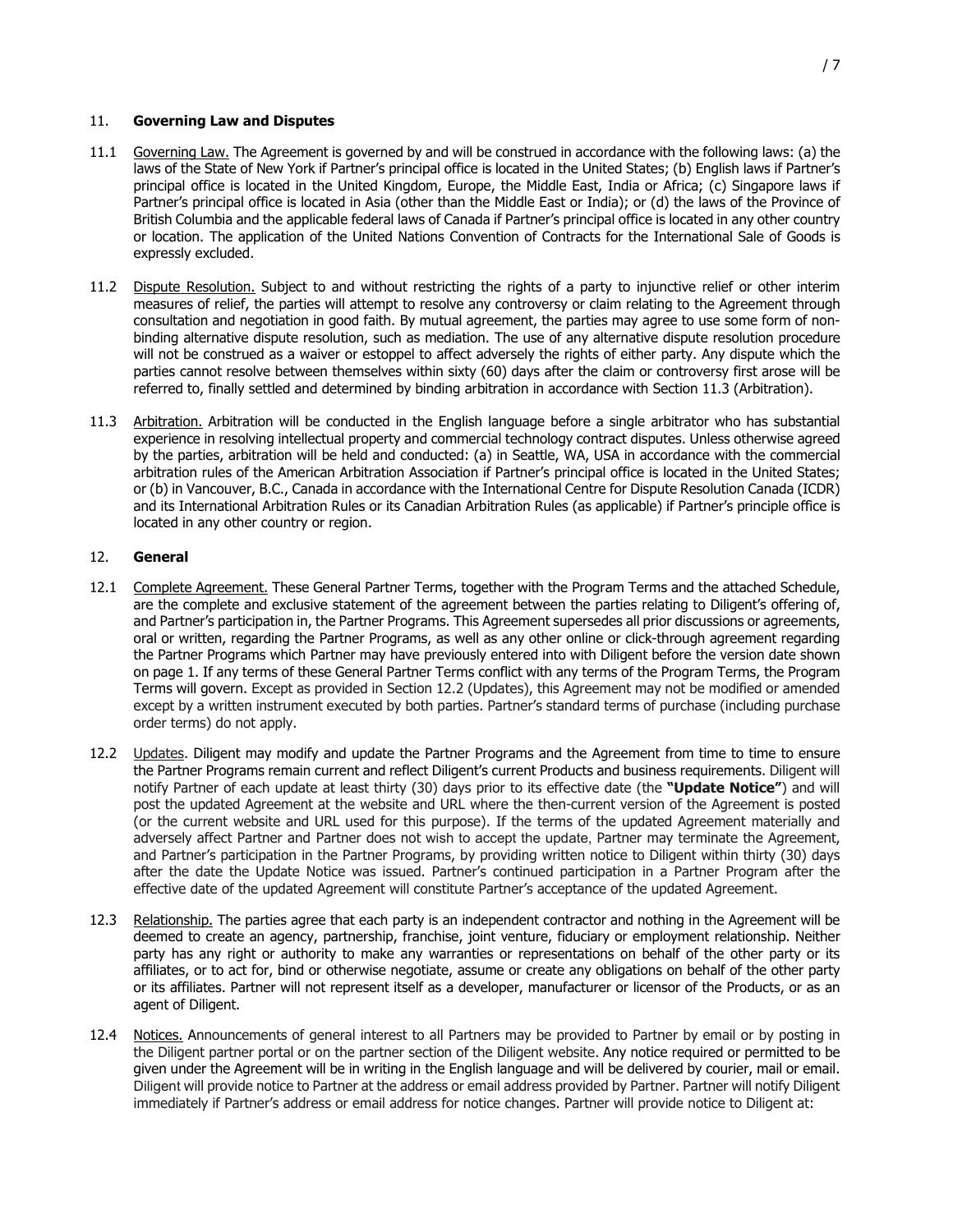c/o ACL Services Ltd. #1500 – 980 Howe Street Vancouver, B.C. Canada, V6Z 0C8 Attention: Legal Department legal@diligent.com

Delivery will be deemed effective upon receipt, if delivered by courier or mail; or upon confirmed receipt, if delivered by email (provided that no automated or other response is received indicating non-delivery or the absence of the recipient).

- 12.5 Waiver and Severability. A waiver by either party of any breach of a provision of the Agreement by the other party will not be effective unless communicated by notice. Any such waiver will not constitute a waiver of any subsequent breach of the same provision or any other provision of the Agreement. If any provision of the Agreement is prohibited by law or declared invalid, illegal or unenforceable, then such provision will be altered as necessary to comply with such law or declaration and, if necessary, severed, and all other terms of the Agreement will remain in full force and effect.
- 12.6 Assignment. Neither party may assign the Agreement without the other party's prior written consent (not to be unreasonably withheld), except to an affiliate or in connection with a merger, acquisition, corporate reorganization or sale of all or substantially all of its assets, provided such assignment is not to a direct competitor of the nonassigning party. The assigning party will notify the other party of the assignment and will obtain the assignee's written agreement to be bound by all of the terms of the Agreement. Subject to the foregoing, the Agreement will be binding upon and inure to the benefit of the parties and their legal representatives, successors and permitted assigns.
- 12.7 Force Majeure. Neither party will be liable or responsible for any delay or failure in performance caused by a force majeure event, such as fire, flood, strike, government or military authority, earthquake, pandemic, act of terrorism, internet or telecommunications failure or any other cause beyond its reasonable control. The party seeking relief from performance under this Section will notify the other party of such circumstances as soon as practicable and will resume performance as soon as possible upon cessation of the circumstances. If the failure or delay continues for more than 30 days, the other party may, in its discretion, terminate the Agreement without compensation or liability.
- 12.8 Language. The Agreement is drafted in the English language. If the Agreement is translated into any other language, the English language text will prevail and will be the authentic text for the purposes of interpretation.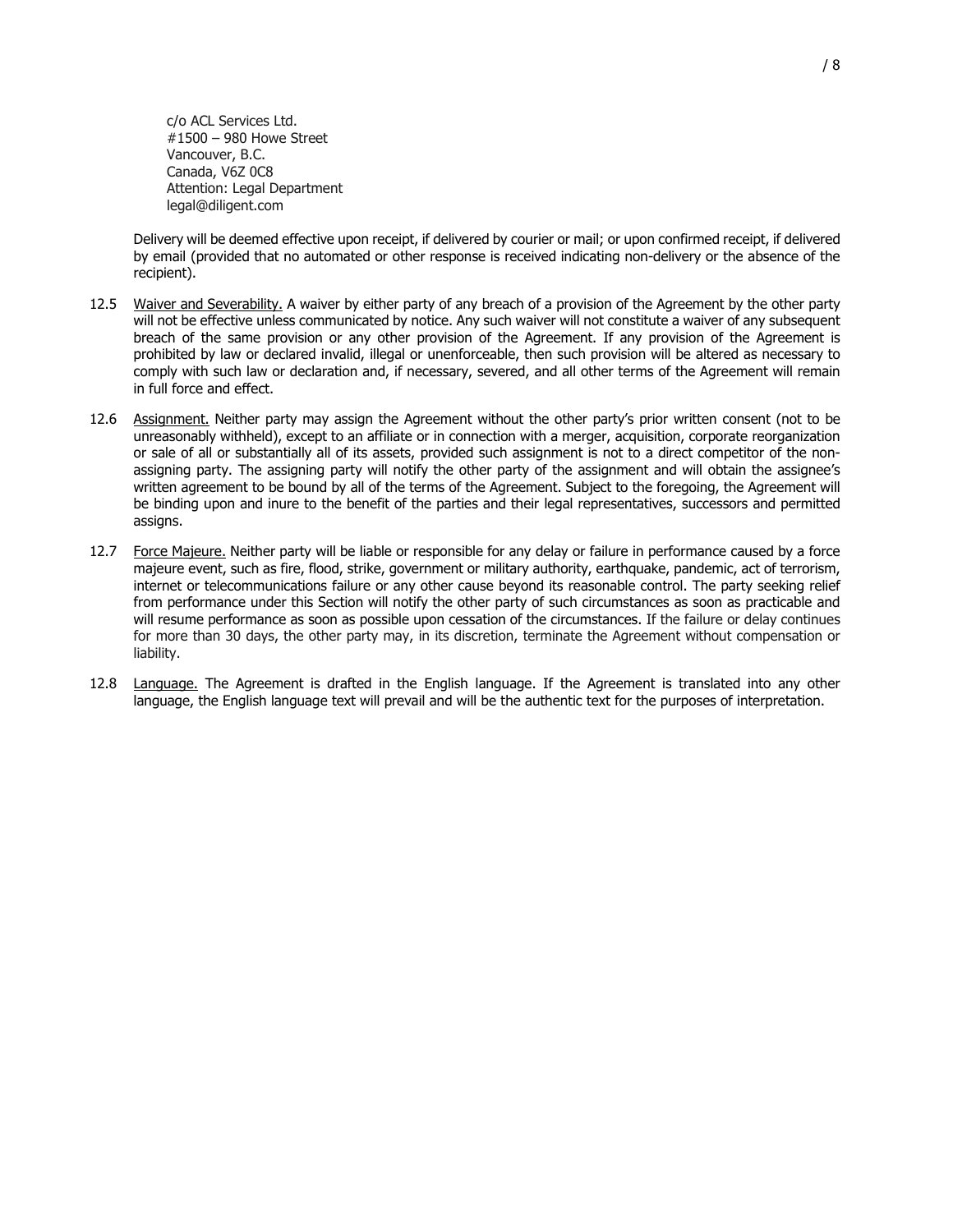

# **Schedule "A"**

# **Data Processing Terms**

These Data Processing Terms apply when Diligent and Partner share Personal Data with each other, or when one party Processes Personal Data on behalf the other party.

### **1. Definitions**

- 1.1 "Data Protection Laws" means all laws and regulations which apply to the Processing of Personal Data in connection with the Agreement, including, but not limited to, the California Consumer Privacy Act of 2019 (CCPA) and the EU General Data Protection Regulation, each as may be amended from time to time.
- 1.2 "Personal Data" means "personal data" or "personal information" as those terms are defined in the applicable Data Protection Laws, including, by way of example an individual's name, email address, username, credit card or other financial account information, address, or other like information.
- 1.3 "Processing" means the collection, use, storage, disclosure, erasure or destruction of Personal Data, or any other operation or set of operations performed on Personal Data, whether or not by automated means.

### **2. Terms**

- 2.1 Each party will Process Personal Data in accordance with Data Protection Laws and will only Process Personal Data of the other party as necessary to carry out the purpose of the Agreement.
- 2.2 The type of Personal Data to be Processed may include, without limitation, an individual's name, address, email address, telephone number, job title or function, and country. The categories of individuals whose Personal Data may be processed may include, without limitation, employees, contractors or representatives of a party, its customers or business partners.
- 2.3 Each party who Processes Personal Data (the **"Processor"**) on behalf of the other party (the **"Controller"**) will:
	- (a) Process the Personal Data only on the written instructions of the Controller. This Schedule and the Agreement constitute the Controller's written instructions for this purpose;
	- (b) ensure that persons authorized to Process the Personal Data have committed themselves to confidentiality or are under an appropriate statutory obligation of confidentiality;
	- (c) not "sell" (as that term is defined in the CCPA) Personal Data and will not retain, use or disclose Personal Data obtained from the Controller (i) outside the direct relationship between the Controller and the Processor; (ii) for any purposes other than for the specific purposes of performing its obligations under the Agreement; or (iii) for any "commercial purpose" (as defined in the CCPA) other than performing its obligations under the Agreement;
	- (d) not transfer Personal Data of individuals in the European Union to third countries, except where such third country provides appropriate safeguards by way of an adequacy decision (ie, Canada) or where the recipient of the Personal Data provides appropriate safeguards through adherence to an approved certification framework, Standard Contractual Clauses, binding corporate rules, or other legal mechanisms are in place to safeguard the Personal Data being transferred;
	- (e) implement and maintain appropriate technical and organizational measures to protect the security, confidentiality and integrity of the Personal Data (including as appropriate, pseudonymization, encryption, incident management, restoration and access controls), and regularly monitor compliance with these measures;
	- (f) use only sub-processors who maintain at least the same level of security measures and adequate safeguards as required under this Schedule and who have entered a written agreement (which may be electronic) with the Processor requiring such measures and safeguards. If a sub-processor fails to fulfil its data protection obligations, the Processor will be liable for the performance of such obligations;